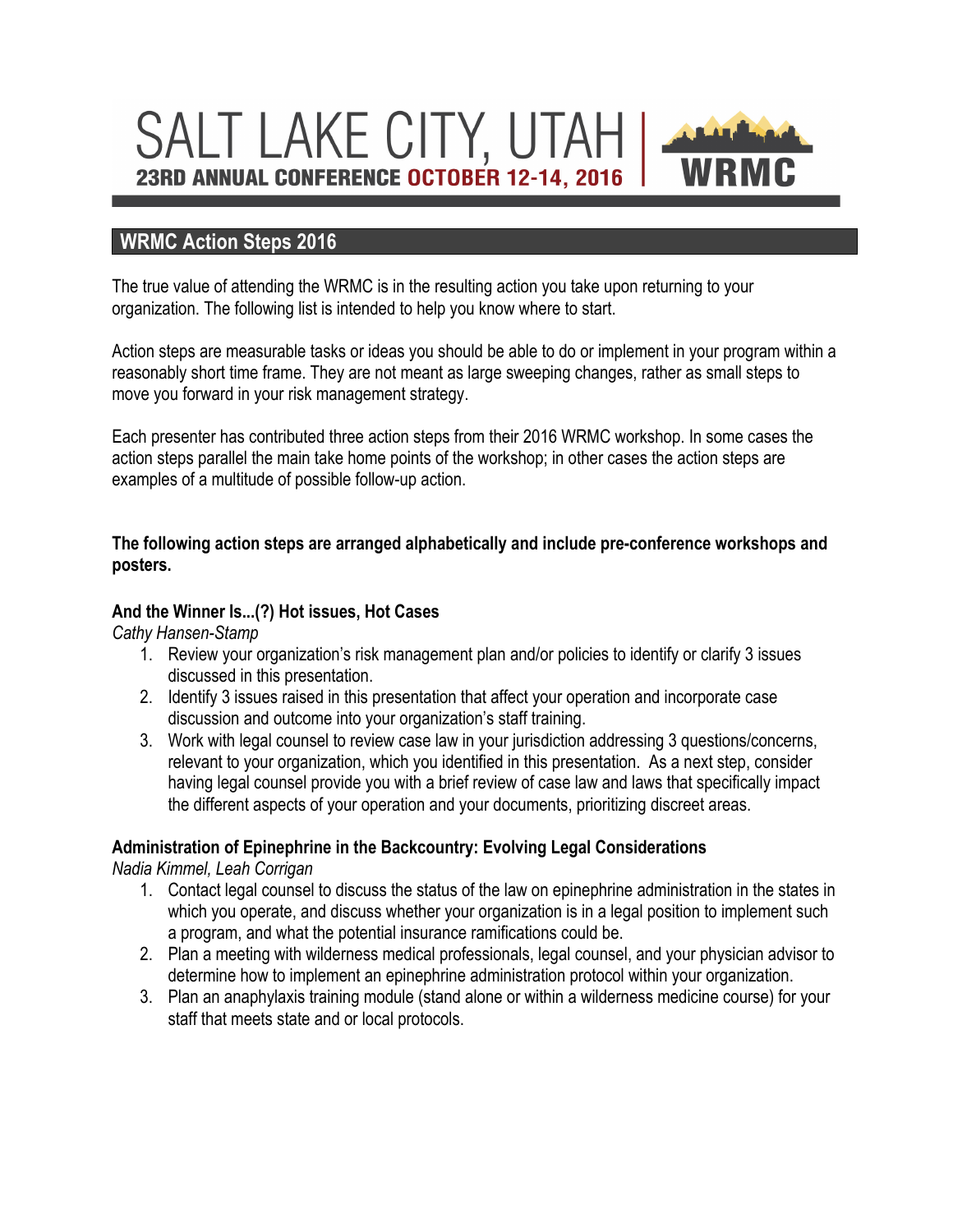# **Advanced Foot Entrapment Techniques**

*Nate Ostis*

- 1. Plan a training module for preseason focusing on foot entrapment.
- 2. Review and update swiftwater rescue gear and verify preparedness for foot entrapment in the field.
- 3. Create a field practice document for managing foot entrapment and implement it's use on upcoming courses.

# **Big Decisions in the Field (and Their Legal Implications)**

*Leslie Arutunian, Reb Gregg*

- 1. Review your organization's policies for consistent field-based decision making.
- 2. Train for awareness and understanding of legal implications.
- 3. Align policies and practices with insurance coverage.

#### **Blindspot: Near Miss Trauma**

*Brendan Madden*

- 1. 1. Develop a psychological support plan at your organization to be used in the event of near miss trauma (e.g.: identify local psychologist who can provide therapy).
- 2. Train your program supervisors to monitor for signs of psychological trauma in your field staff.
- 3. Develop and implement a focused plan to build an intentional culture of openly discussing near misses and symptoms of trauma in your organization.

# **Building Intuition for Low Frequency High Consequence Events**

*Clinton Culp*

- 1. You will be able to identify low frequency, high consequence, non-discretionary time-to-task events and conduct a pre-mortem that will help your staff reduce risk.
- 2. You will be able to design and conduct a realistic decision-making exercises that will help you and your staff gain simulated experiences of low frequency high consequence events.
- 3. You and your staff will be able to conduct a critical after review of an incident, or near miss, designed to give detailed feedback and improve the decision-making process and quality of low frequency, high consequence, non-discretionary time-to-task events.

#### **Checklist Manifesto for Outdoor Programs**

*Al Wright*

- 1. Outdoor staff and managers will evaluate current-use checklist for effectiveness.
- 2. Staff and managers will adopt improved checklists for their adventure activities.
- 3. Managers will adopt practices for training staff in use of the checklist system.

# **Climbing Gear Testing: Facts, Myths, and Breakin' Stuff**

*Garth Tino, Russell Slaugh*

- 1. Discuss the limits of climbing gear.
- 2. Learn how to properly use specific equipment to mitigate risk in certain scenarios.
- 3. Learn how to break equipment.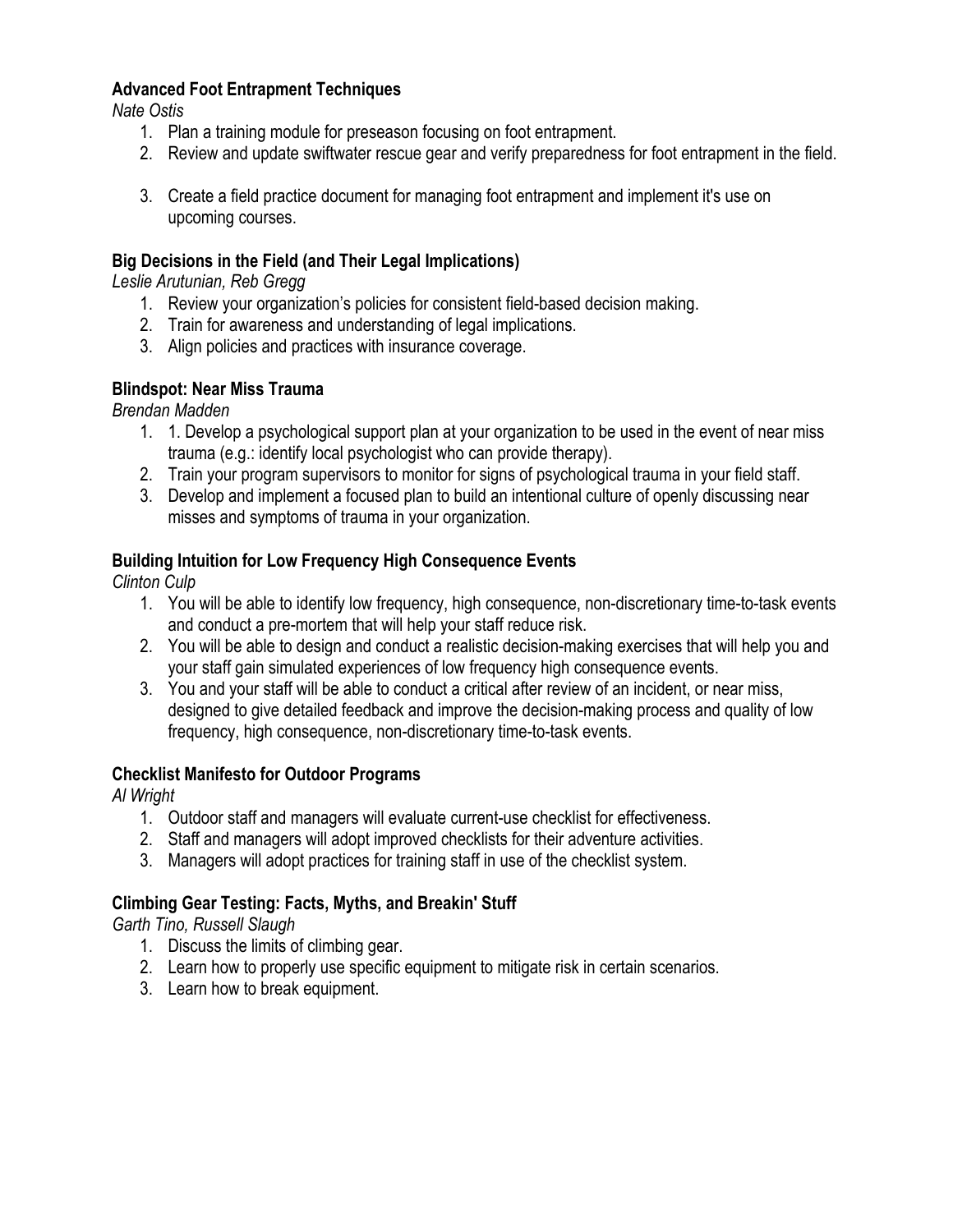# **Communicating Through Crisis: A Holistic Approach**

*Skip King, Will Marling*

- 1. Gain understanding of the impact of physical and/or emotional trauma experienced by victims, responders, and organizations – how it's caused, and how it radiates through entire communities.
- 2. Gain understanding of what the public wants to know, and how both conventional and social media work to answer those questions.
- 3. Learn to align communications efforts so that essential messaging remains consistent and accurate, while being sensitive to the needs of both victims and organizations dealing with a crisis.

#### **Complexities in Intercultural Emergency Response**

*Tim Hare*

- 1. List the resources that you currently have in place to support your international programs.
- 2. Identify blindspots (trainings, medical resources, cultural understanding) and develop a strategy for addressing them.
- 3. Find one person at this conference from a different culture and talk to them about differing perceptions of risk between your two cultures.

# **Crisis Communication in the Digital Age: The Basics Still Matter**

*Bruce Palmer*

- 1. Identify three to five questions that would likely be asked of your organization in a crisis.
- 2. Craft organizational and crisis message points unique your organization.
- 3. Practice two new methods of monitoring social media.

# **Crisis Management: A Preplan in Action**

*Drew Leemon*

- 1. Build or utilize a simple template to develop a crisis management plan.
- 2. Identify key players in your organization who will be involved with crisis management and assign roles and responsibilities.
- 3. Run a crisis drill to determine current areas of strength and areas that need improvement in your organization's existing crisis response capabilities.

# **Decision-Making: Errors of Perception**

*Gates Richards*

- 1. Address decision-making strategies within your team as a concept worthy of attention, but do so without focusing on a specific decision.
- 2. Conduct some of these activities within your team to illustrate that we all have misperceptions this is a fact, not a judgment.
- 3. Create a decision-making system within your team to minimize the chances of only one perspective being used in the DM process.

# **Effective Outdoor Program Design and Management**

*Paul Nicolazzo, Joel Reid*

- 1. To reduce incidents within an outdoor program, train your instructors to the point of failure for an accurate self- and organizational-assessment.
- 2. To increase instructor judgment, train your instructors in site management theory followed by field demonstrations and practice using established activity progressions sites.
- 3. In order to design and manage a outdoor program effectively, interview and hire administrative candidates who are aligned with the organization's mission, vision, and general delivery strategies,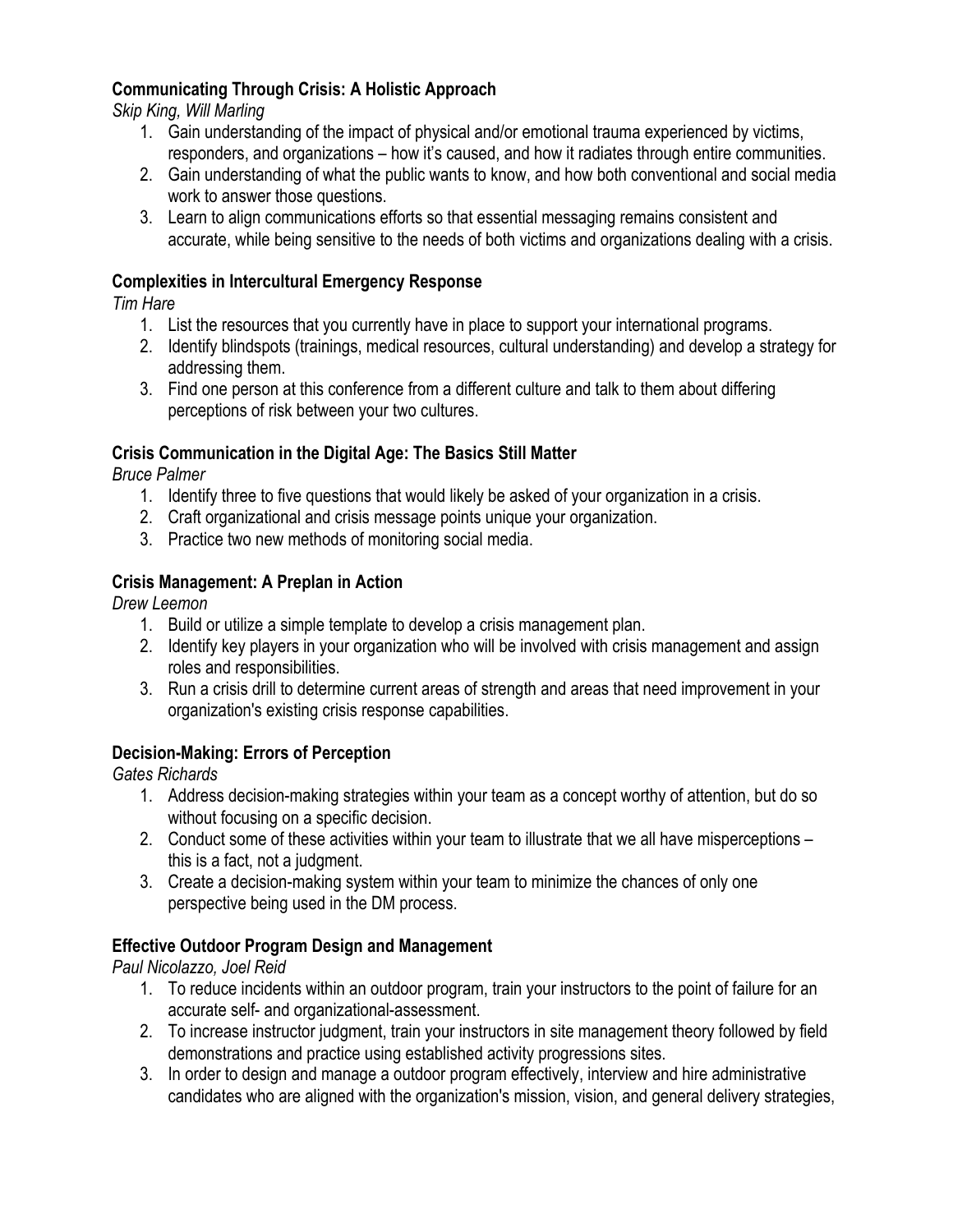and have spent numerous years in the field as instructors and staff trainers in the activities they will be managing before being trained and mentored as an administrator.

# **Exploring the Exculpatories**

*Reb Gregg*

- 1. Explain your legal duty of care, generally and as shaped by your documents and practices, in separate or joint sessions of your staff and Board.
- 2. Review your contracts, web site and public representations to learn if changes are required to align your duty of care, as presented, with your mission and culture.
- 3. Be sure that your clients and client families are informed of and acknowledge the duty of care which you assume including, importantly, any reduction of what they might have otherwise have expected in that regard.

#### **From the Gecko to the Stag: How to Prioritize and Optimize Your Organization's Insurance Program**  *Don Pachner*

- 1. Assess your organization's current insurance markets.
- 2. Assess your organization's current insurance coverage and costs.
- 3. Weigh the importance of the source, coverage, limits and cost to determine optimal insurance program for your organization.

# **Have You Got It Covered? Exposures That Could Lead to an Organizational and Financial Meltdown**

*Steve Neal, Sam Daume*

- 1. Plan a meeting with your insurance broker, legal counsel and other professionals to review your organization's insurance program coverages with a goal of understanding what is and what isn't actually covered.
- 2. Build a staff-training module to ensure awareness of relevant coverage and specific steps to mitigate exposures.
- 3. Develop an annual process to ensure all members of your organization understand the importance of timely and accurate reporting of insurable incidents.

# **High Impact Training Practices: Tools for Socializing Your Training and Leveraging Relationships in Learning**

*Michah Leinbach*

- 1. Identify a list of the training sessions you use but aren't proud of yet apply the KISS 'EM approach to these to bring out potential new facets.
- 2. Identify any training sessions you utilize that routinely run over an hour determine if they can be modulated.
- 3. Identify your specific "control points" to ensure your training does the necessary assessment, then liberate the rest of your training using social tools.

# **I Can't Believe They're Doing That! Lessons from the Intersections of Guiding and Outdoor Adventure Education**

*Joshua Cole, Erika Halm*

1. Participants will identify at least one practice or standard from the guiding industry and one practice or standard from the outdoor and adventure education industry to integrate into their own organization. Participants will create a brief written plan to do so with potential roadblocks identified.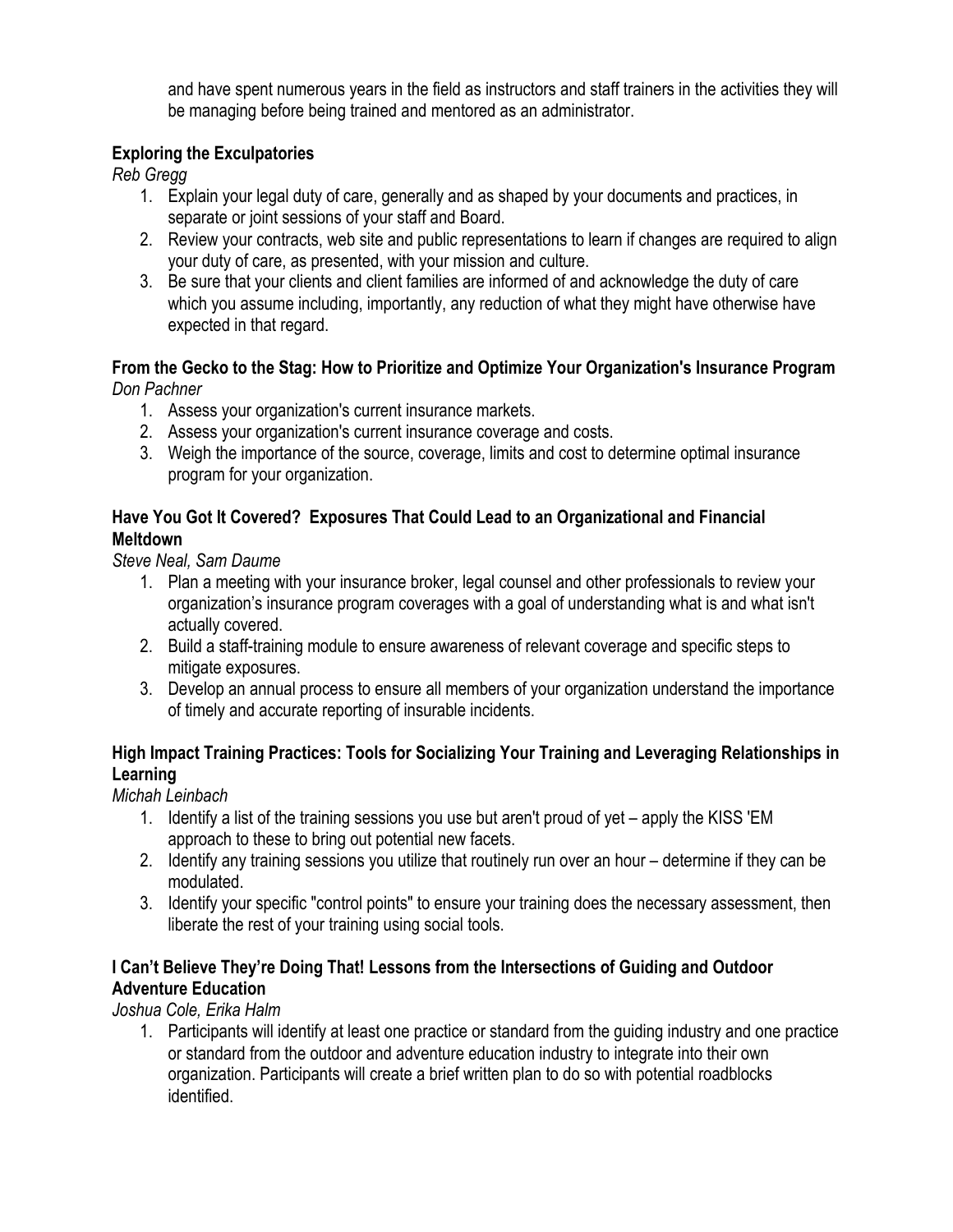- 2. Participants will critically examine their own organization's activity risk and student ratio and determine whether these are intentionally driven as part of the organization's risk management or due to external factors (e.g. economics). Participants will identify where mission, risk tolerance, staff ratios and field practices are not aligned.
- 3. Participants will identify specific instances where cross-pollination between the guiding industry and the outdoor and adventure education industry would benefit risk management for the entire outdoor industry.

# **Incident Tracking Database: Improving Safety Through Advanced Data Analytics**

*Rick Curtis*

- 1. All programs should implement some form of ongoing data collection for both incidents and close calls by using an industry standard set of data fields.
- 2. Data should be analyzed on a regular basis comparing incident rates and severity levels against historical data from the program.
- 3. "Deep Dive" into your data by using advanced Business Intelligence (BI) tools to uncover trends and take action steps to respond to those trends.

# **Inclusion Practicum**

*Sydney Clark, Anne Peick, Emily Ledingham*

- 1. Facilitate three exercises with your staff.
- 2. Encourage staff to use the activities to support diversity with program participants.
- 3. Every week, practice one act of allyship, and encourage your staff to do the same. (See WRMC online resource center for activities and information on allyship.)

# **Lawsuits, Legal Issues and Lessons for the Outdoor Industry**

*Wilma Gray, Jill Penwarden*

- 1. Learn issues central to lawsuits filed against wilderness recreation programs.
- 2. Program leaders/owners can use the information for the preparation of their plans and documents.
- 3. Take away lessons specific to wilderness recreation programs.

# **Making Good Programming Decisions in the Face of Media Hype**

*Chad Olcott*

- 1. Organize effective program decision-making with your operations team and plan to revisit those decisions in the event of a local or international crisis.
- 2. Work with your marketing team to examine marketing materials to ensure you're not overpromising.
- 3. After consultation with legal counsel, examine your terms-and-conditions to ensure you're leaving yourself enough flexibility to cancel/modify your program, as needed.

# **Media Masters: Crisis Training for the Spotlight**

*Travis Taylor, Karmina Zafiro*

- 1. Develop and adhere to a crisis communications plan.
- 2. Conduct training and simulation drills to prepare for crisis scenarios.
- 3. Assess the situation, confirm facts, develop key messages, and practice before interviews to safeguard your organization's reputation.

# **Medical Screening: Options and Answers**

*Frances Mock, Seth Hawkins*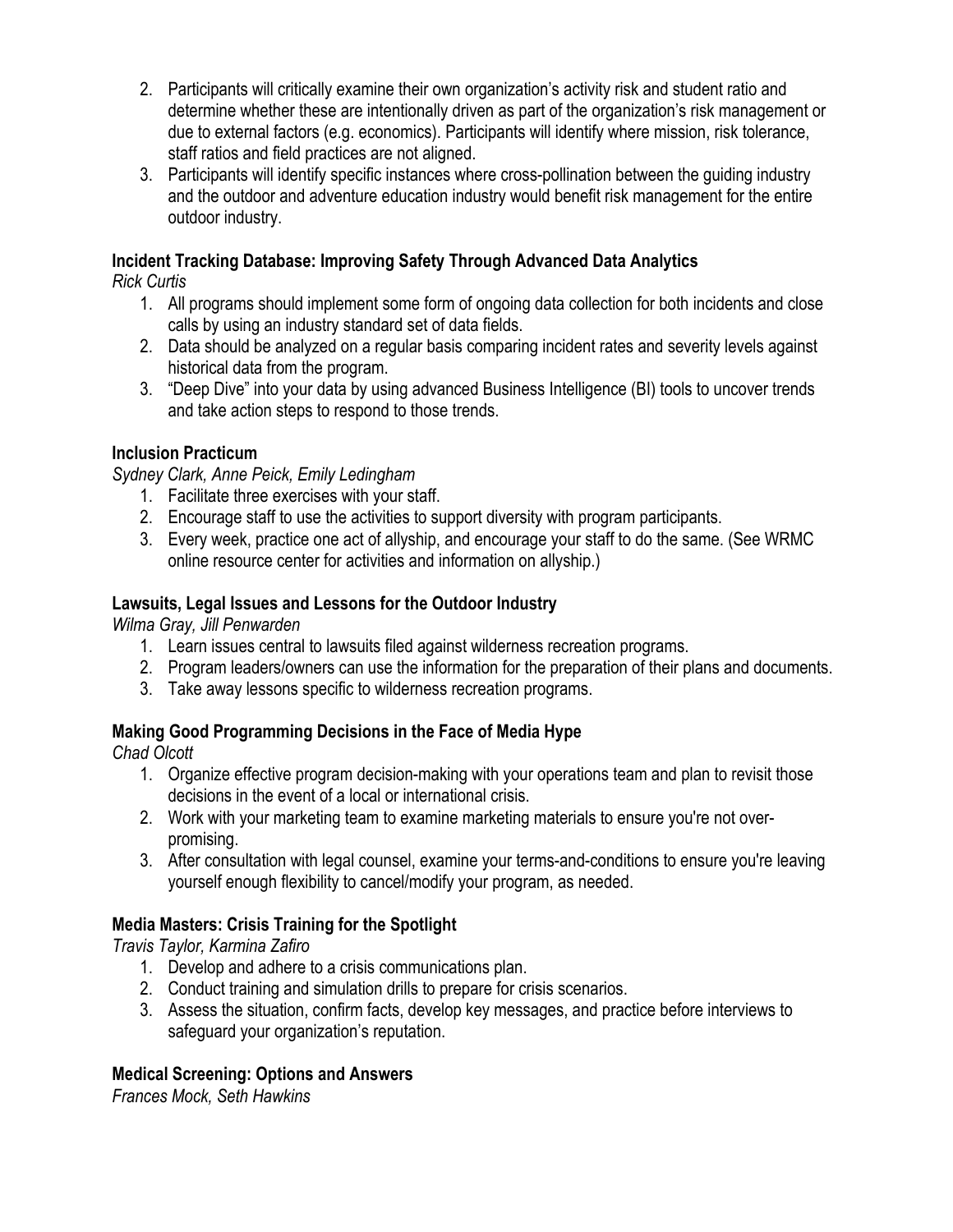- 1. Discuss the pros and cons of different approaches to medical screening with your medical advisor and staff to decide which is best for your organization.
- 2. Formulate or revise your medical questionnaire to clearly reflect whether you are doing medical screening or merely collecting information for use in an emergency.
- 3. Only include questions on your medical screening form that are not excessively intrusive and that are confined to relevant medical conditions.

# **More Than People, Equipment, and Environment: The Design of a Risk Assessment Method**

*Clare Dallat*

- 1. With members of your organization's team, sit down and identify the network of 'actors' involved at all levels of your organization (e.g. parents, field staff, program managers, legal, regulators, school board, environmental conditions, equipment, external/sub contractors). Using the framework provided (Salmon et al, 2012), map actors to 'levels'.
- 2. Using the provided Led Outdoor Activity System Hierarchical Task Analysis and NO-HARMS, (Dallat et al, in preparation), discuss and identify which hazards and risks may relate to your program during the design, planning, and preparation stages.
- 3. Using the NO-HARMS system, discuss and identify risk control measures with your team that enable management of these risks at the level in which they appear (e.g. allergy management systems involving parents, camp catering management, and appropriate medication supplies brought on program).

# **Navigating Health, Safety, and Security Abroad**

*Bill Frederick*

- 1. Tailor your incident/emergency response protocols precisely to what your programs do, where they operate and the population with which you work.
- 2. Identify specific opportunities to improve incident prevention strategies.
- 3. Identify 3 areas of expertise that either need to be enhanced internally or accessed externally.

# **NOLS Administrative Risk Management Training**

*Kate Koons, Brendan Madden*

- 1. Take two exercises from the training and use them in an administrative staff training in the next six months.
- 2. Ask your insurance carrier if they have tools that you can use for driving training.
- 3. Clarify emergency response roles and procedures, in writing, with your contractors.

# **Parent Phone Practice Call Lab**

*Jamie O'Donnell*

- 1. Identify two characteristics or behaviors of potential parents (or clients) that are likely to hook you into angry or defensive communication. Write down one strategy for responding constructively to each of those behaviors.
- 2. Identify five pieces of information you want to have written down before making your next parent phone call about a behavioral incident. Then do the same for a medical incident. Incorporate those lists into your next staff training.
- 3. Identify two people in your program or a similar program who can serve as resources for you in preparing for or debriefing a challenging parent phone call. Contact those people in the next six months about serving as resources for you in the future.

# **Performing Under Pressure**

*Deb Ajango*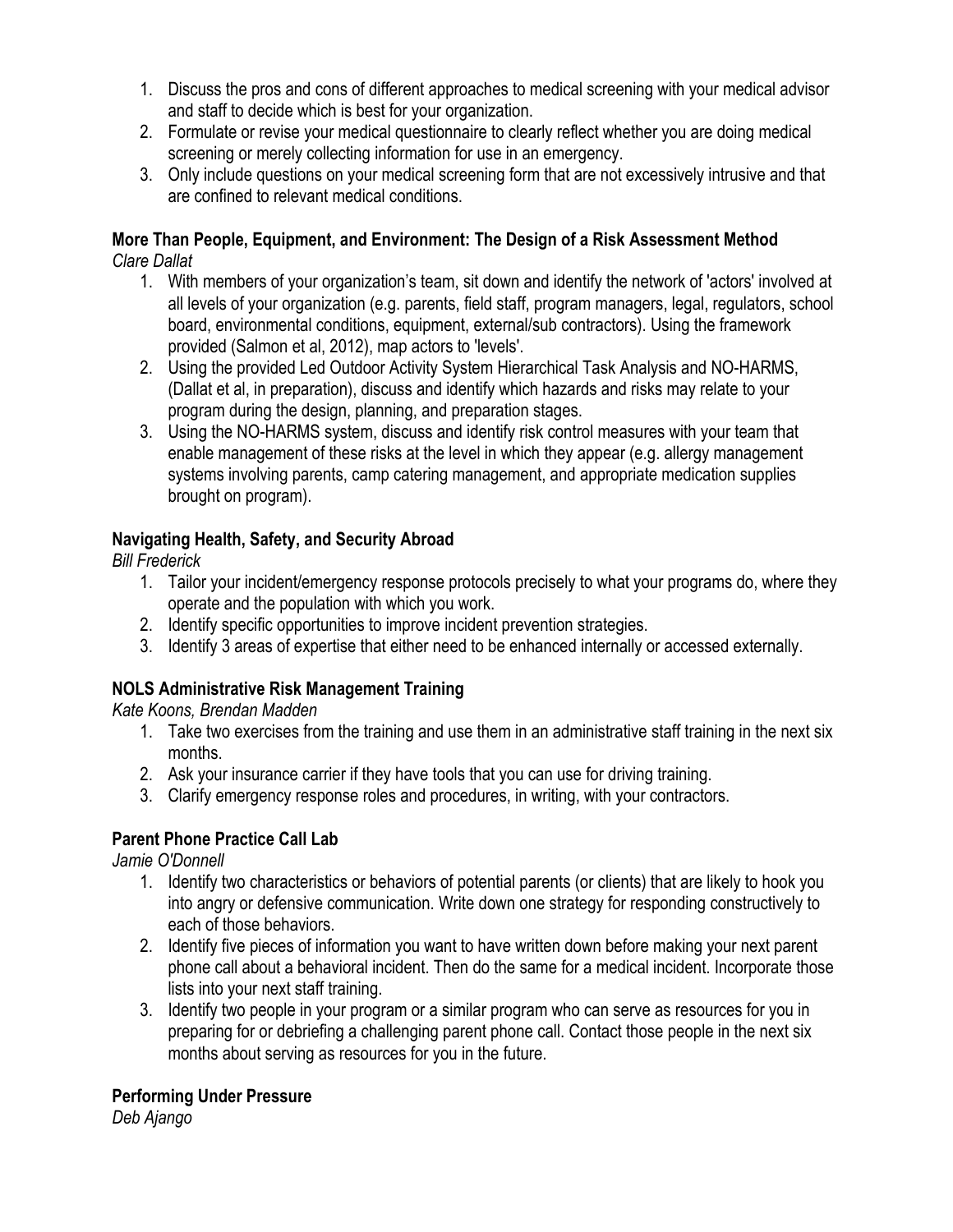- 1. Create a realistic and intense/stressful emergency-based scenario (field or administrative) that can be used to improve instructor performance under stress.
- 2. Develop organizational guidelines or create a form that can be used to help people give and receive effective feedback.
- 3. Create a useable and effective checklist that is single-task oriented and that can help guide employees through a field emergency.

# **Preparing Administrative Staff to Manage Programs in the Field: A Team Approach**

*Kate Farthing, Lindsay Venable*

- 1. Analyze the current process for preparing staff at your headquarters to manage programs in the field. Include processes for each role/department (marketing, customer service, field operations, third party consultants).
- 2. Identify new processes you would like to implement for your organization as a whole and for specific roles/departments. What are challenges you might face?
- 3. Create a timeline highlighting a plan for implementation.

# **Rejecting the Binary: Managing Risk for the Queer and Trans Communities**

*Kira McGieson, Elyse Rylander*

- 1. Participants will be able to articulate why queer inclusion matters in the context of the outdoor industry.
- 2. Understand the gaps in our current training for trans individuals and how to fill those gaps.
- 3. Participants will be given tools to engage in allyship of the queer community.

# **Risk Management and Crisis Response: A Case Study**

*Cathy Hansen-Stamp, Doug Stevens*

- 1. Work with legal counsel to develop a) a participant agreement (containing acknowledgment and assumption of risks, release, indemnity, choice of law and venue, and other important provisions) consistent with your operation and applicable law and b) a contract 'template' or templates for use with subcontracting arrangements that among other content, identifies the scope of the contracted activity, the respective responsibilities and liabilities of the parties, the role of company staff (and any coordination with contracted staff) on a contracted activity. Familiarize attending staff with the relevant substance of these agreements.
- 2. Review your existing (or develop) guidelines for vetting of (new and existing) subcontractors (including 'retro-vetting'). Include a plan to annually or periodically communicate with existing subcontractors to determine whether there has been a change in ownership or leadership or other factors that may necessitate further vetting.
- 3. Coordinate with subcontractors' leadership regarding the role of attending subcontractor staff and coordination with attending company staff (including the issues of supervision and emergency response). Train your staff on these issues, including any 'cultural' issues at play and importantly, staff members' ability to halt the activity (versus taking it over).

#### **Risk Management Primer**

*Tracey Knutson*

1. Participants should be able to think through their own risk management style and goals and what they need to create a rubric for a risk management program for their business, operation or program.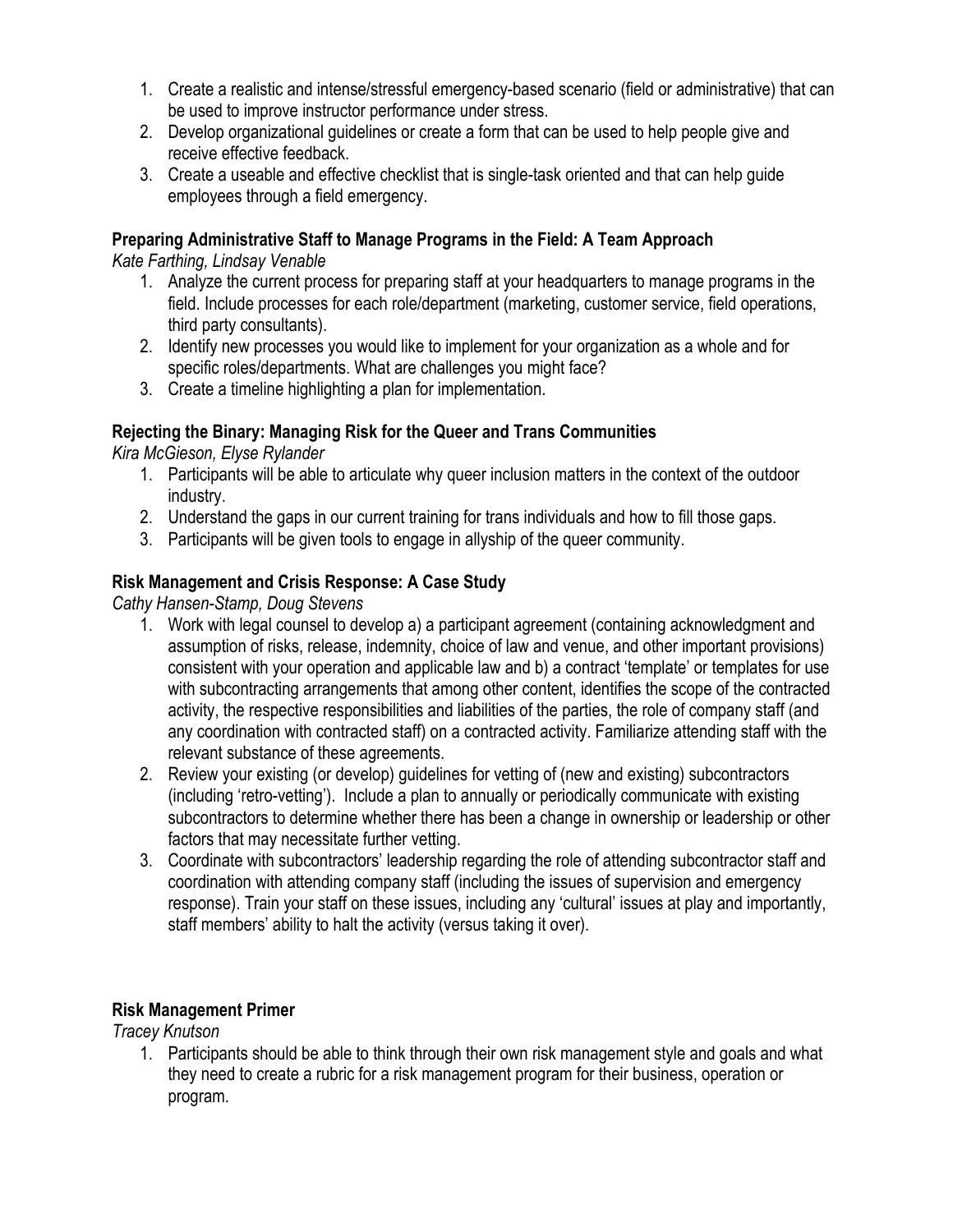- 2. Participants should walk out knowing, based on some evidence and case structure knowledge, what they would need to collect and assess and who they would need to contact in the aftermath of a critical incident so that they can defend themselves in the event of a critical incident.
- 3. Participants should be able to understand some of the varying and different standards that will apply to their activity or operation and be able to intelligently and concisely respond to and manage media inquiries in a way that safeguards their operation or program.

# **Risk Management: The Traumatic Aftermath**

*Will Marling*

- 1. To identify emotional needs after a critical incident, risk managers should diagram the emotional impact to determine priorities.
- 2. To equip team leaders with skills to support those harmed and traumatized, risk managers should introduce crisis intervention checklists to team leaders during training.
- 3. To promote physical and emotional health, risk managers should follow a self-care checklist with every managed incident.

#### **Root Cause Analysis: A Technique for Incident Investigation**

*Mark Vermeal, Mike Pigg*

- 1. Identify areas of organizational resistance to root cause analysis.
- 2. Revise incident reporting paperwork to incorporate appropriate root cause analysis techniques and outcomes.
- 3. Develop an incident analysis training course for program administration staff.

# **Safety Culture: Management Levers that Drive Safety Performance**

*Jeff Jackson*

- 1. Survey your staff for their impressions of your safety culture.
- 2. From the variables provided, target areas of strength and areas to improve.
- 3. Foster social identity, peer influence, and safety values through training initiatives.

# **Search and Rescue Victims: Who Are They and What We Can Do to Reduce the Risk**

*Daniel Hadley*

- 1. Identify risky behaviors in your group.
- 2. Create preventative plan to address risky behavior.
- 3. Adapt rescue plan based on group experience during wilderness outing.

# **Small Organization Emergency Response Plans: Where Do I Start?**

*John Kelley*

- 1. Identify 3-5 professional resources that can assist your organization in the area of risk management.
- 2. Identify the key individuals within your organization who can assist in building your organization's risk management plan.
- 3. Identify regional and local (EMS, SAR, law enforcement) and work to build collaboration in the event of a crisis.

#### **Staffing and Compensation Issues**

*James Pearson*

- 1. Learn about recent changes to wage and hour laws and how employees should be compensated based upon hours worked and classification.
- 2. Learn what questions may or may not be asked during an employment interview.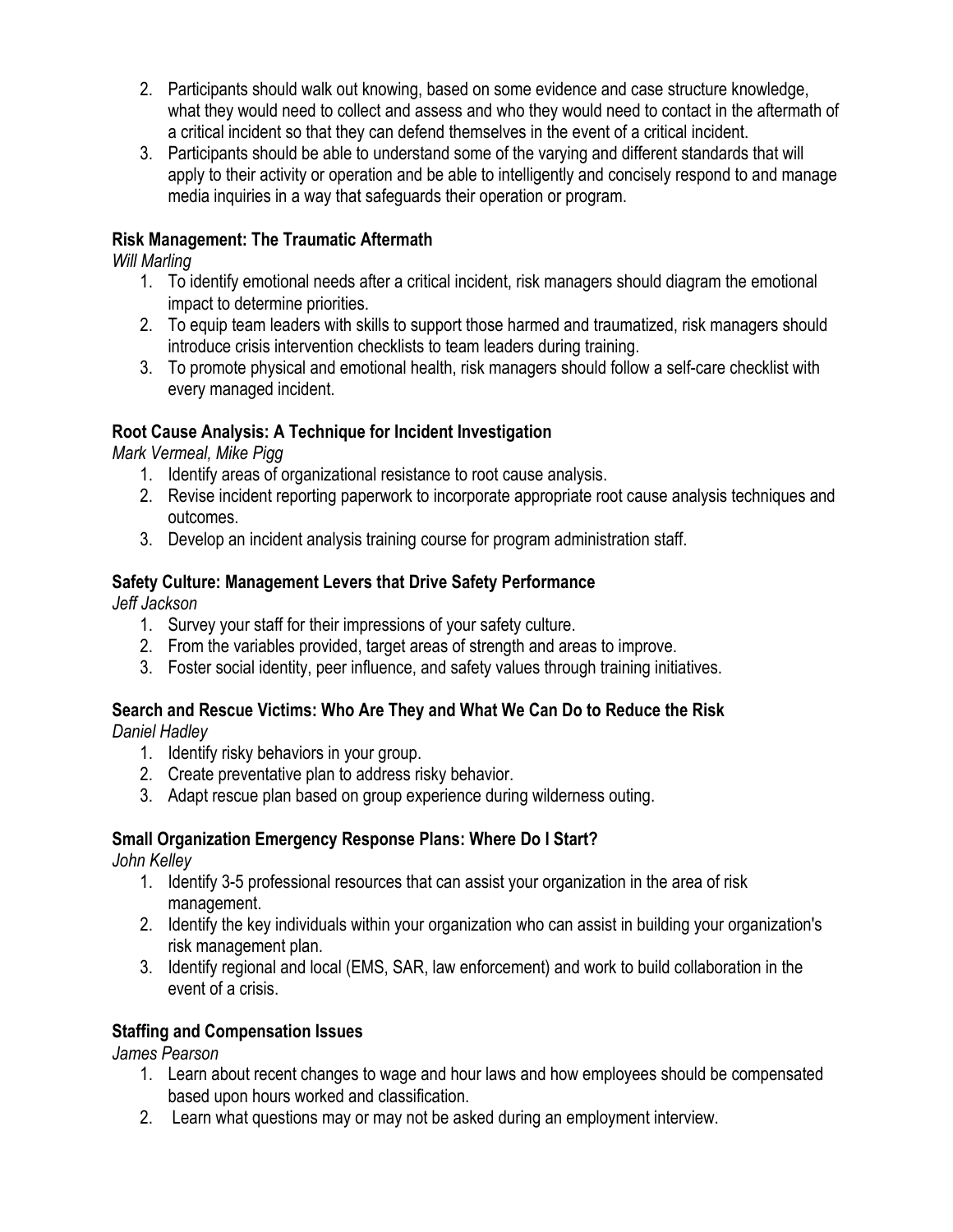3. Reduce the risk of employment related lawsuits or government action against an organization.

# **State of the Field: Using Comparative Risk Management Data to Benchmark Your Program**

*Jim Sibthorp, Lisa Meerts-Brandsma, Shannon Rochelle, Drew Leemon*

- 1. Compare how your organization manages risk with the overall industry as well as organizations of similar size and with similar goals.
- 2. Identify at least 2 additional strategies that you can use to improve your own program's risk management plan.
- 3. Learn what industry respondents report as the biggest hazards they anticipate dealing with in 2016 and the strategies they will use to manage risk associated with these hazards.

# **Supporting Students in Programs Designed to Diversify Conservation**

*Rob Terry, Millie Jimenez, Megan Kohli*

- 1. Inventory previously unrecognized social and emotional risks, both on program and at home, that impact participants, particularly those from underrepresented backgrounds.
- 2. Create a list of structural changes that can be made to your program to reduce feelings of social/cultural alienation for participants.
- 3. Create a list of new program interventions that directly support participants as they extend themselves into environments where they have little cultural or peer support.

# **Supporting Struggling Participants: Managing Behavioral and Mental Health Issues**

*Katie Baum Mettenbrink, Emily Ledingham*

- 1. Define 2 zero-tolerance and 5 case-by-case participant behaviors for your program. Check alignment between administrators and field staff at next opportunity by soliciting examples of each and discussing.
- 2. Query field staff about challenging behavior or mental health incidents they have faced. Choose 2- 3 as case studies for next staff training or briefing. Talk through the case studies and identify what management strategies might be appropriate and how staff could determine whether the situation is field manageable.
- 3. Make a list of 5 questions you'd like field staff to consider in assessing a challenging behavioral or mental health issue. Aim for questions that will help your staff decide whether the participant should continue on your program.

# **The Developing Adolescent Brain with Respect to Education and Safety Management**

*Steve Creech*

- 1. Use tools provided to teach field staff about brain anatomy.
- 2. Brainstorm 3-5 risk management strategies and educational opportunities for your program that address common adolescent tendencies.
- 3. Teach staff about the DVT positive reinforcement tool to decrease behavioral incidents and increase growth-based learning.

# **The Frontier of American Belaying: Changing a Folkcraft to a Science**

*Ron Funderburke*

1. Use one of our Belay Context Models to identify the context of belaying as a risk management tool. Understanding the context of belaying in your program helps make clear policy and operational decisions about how to conduct the practice.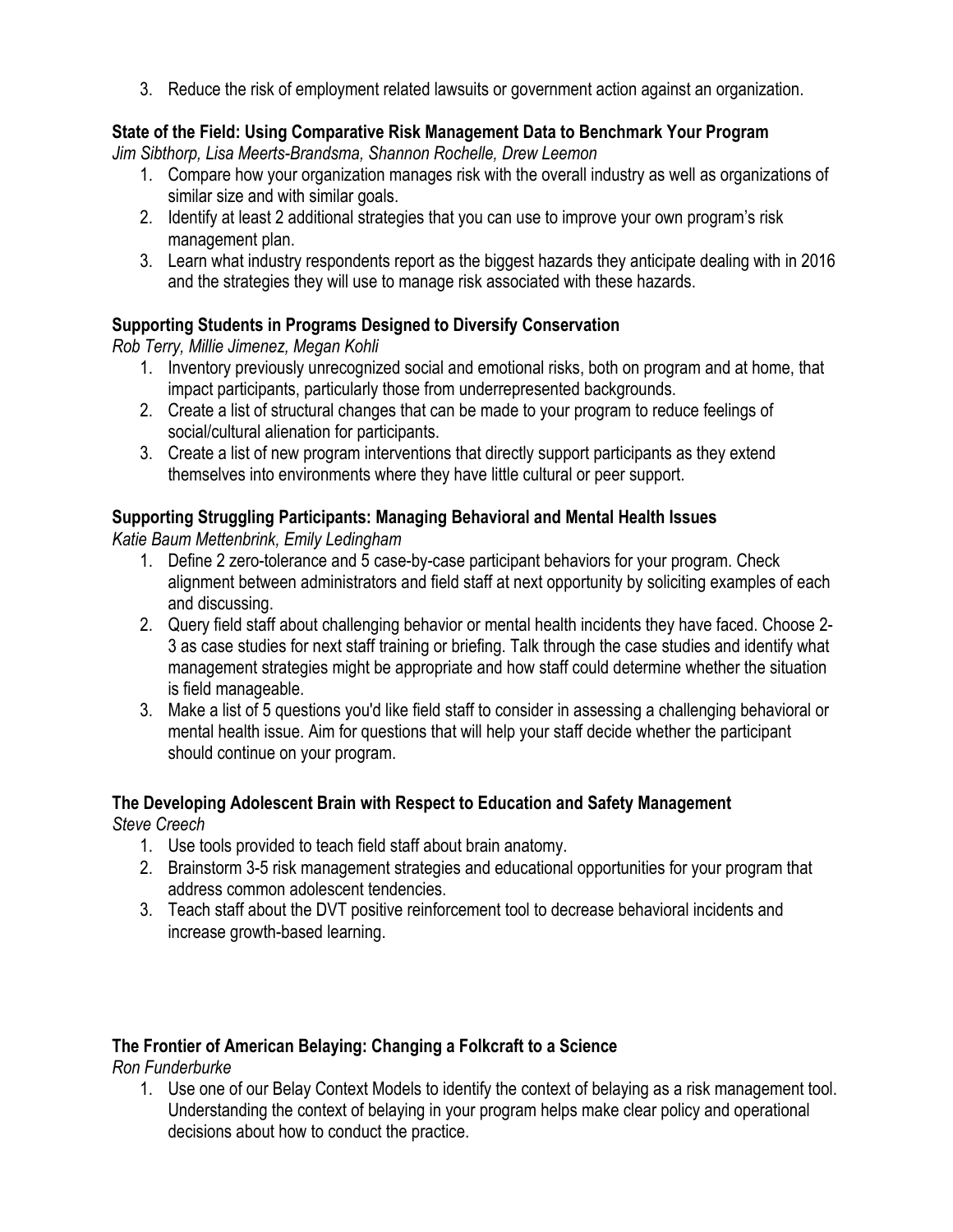- 2. Identify what kind of third party validation might best validate your belay practices (recreational credentials, professional credentials, international standards).
- 3. Adopt the Fundamental Principles of Belaying as a heuristic to refine personal and institutional belay practices, as talking points for intransigent practitioners, and as tool for interpreting unfamiliar belay techniques and contexts.

# **Tools for Behavioral Crisis in the Remote Setting**

*Laura McGladrey, Will Marling*

- 1. Participants will be able to demonstrate three practical tools for managing challenging behaviors in remote settings.
- 2. Participants will be able to identify behaviors that present risk to staff and students in wilderness, and will be able to offer clear evacuation plans for out of control program participants.
- 3. Participants will be able to initiate protocols related to managing self-harm, aggression, and disrupted communication in remote settings.

# **Training Your Staff to be Risk Managers**

*Kate Koons*

- 1. After you or your staff prioritizes one risk management area that needs better preparation, design an impactful training exercise to meet that goal. At the same time, cut lower priority topics from your training.
- 2. Identify and address one thing in your organizational risk management culture that is preventing your staff from becoming better risk managers.
- 3. Align the risk management language in your organization's field staff interview questions, position descriptions, and evaluations.

# **Updates and Overview: Navigating Health, Safety and Security Abroad**

*Bill Frederick*

- 1. Formulate specific criteria for deciding to go or not to go to a particular destination based on health, safety, and security.
- 2. Identify 5 components of your international risk management strategy that need work.
- 3. Formulate a plan with specific steps for improving risk management strategy.

# **What Does the Law Require of Me? How to Determine Your Legal Duties**

*Michael Blaisie*

- 1. Consult attorney about what laws or regulations apply to your activities.
- 2. Establish a means to be informed of changes to the law, new laws, or laws that apply to new aspects of your program.
- 3. Establish procedures for improving your program by examining its own outcomes and the approach of others.

# **When the Tail Wags the Dog: Recognizing and Avoiding Mission Creep**

*Steve Smith*

- 1. Increase alignment between mission, risk tolerance, and program activities.
- 2. Develop strategies to identify and mitigate mission creep.
- 3. Create common language and terminology surrounding the topic of mission creep.

# **Wilderness First Responder Recert**